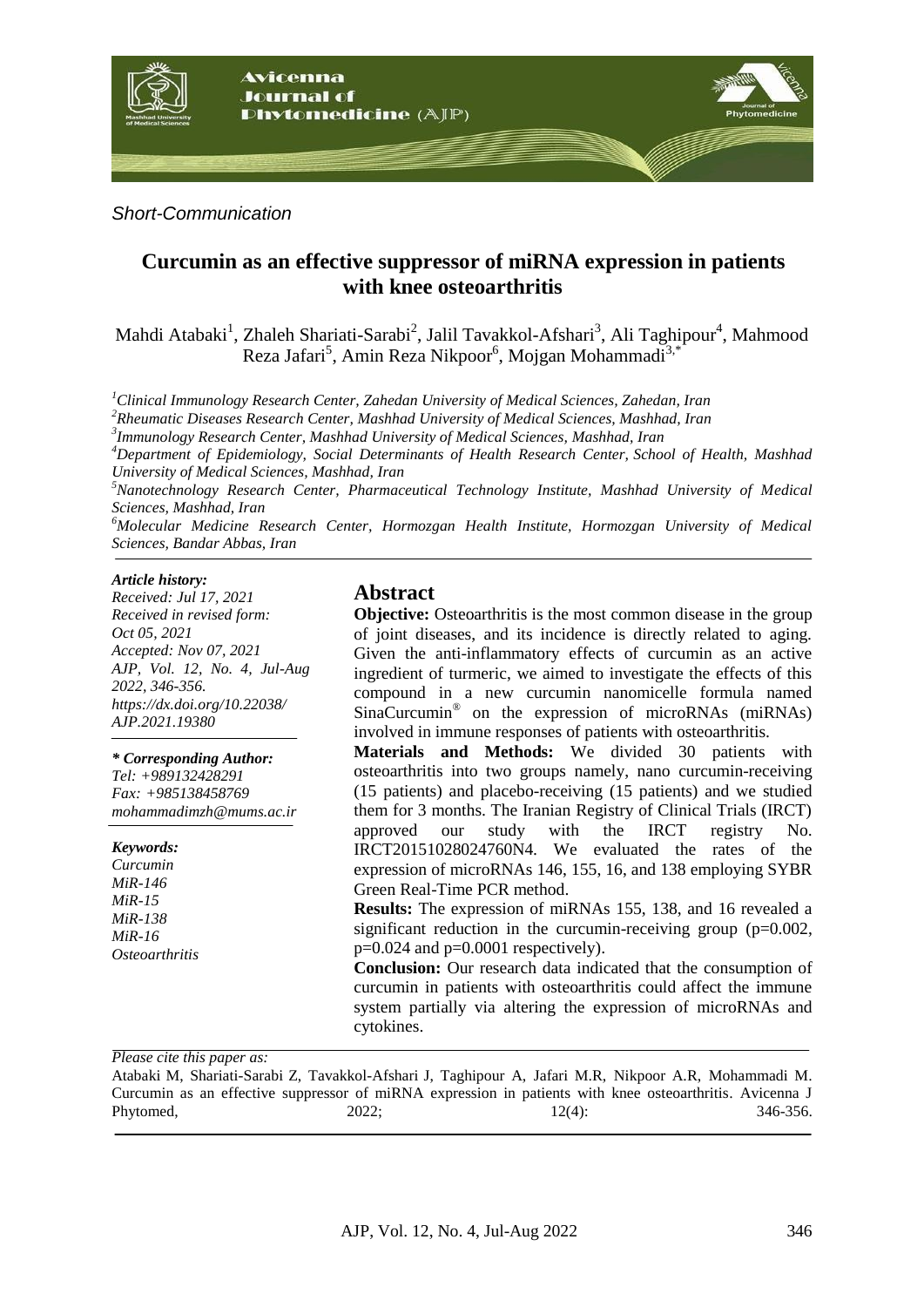# **Introduction**

Osteoarthritis (OA) as the most frequent form of arthritis (Sakkas and Platsoucas, 2007) is a destructive and multifactorial joint disease affecting approximately 3.8% of the world's population. It is also the most common cause of inability to perform various activities in people (Li et al., 2017). The characteristics of this disease are variable, but pain, joint deformity, inflammation of the synovial membrane, dryness and progressive destruction of joints, and reduced range of motion are its prominent symptoms (Li et al., 2017; Zhu et al., 2020). Factors, such as age, gender, genetics of the individual, overweight, and immune system functions, play a crucial role in causing the disease (Zhu et al., 2020). Enzymes like matrix metalloproteinases (MMPs) are usually produced owing to responses of chondrocytes to physical damage, leading to stimulation of further damage to the joints. The release of joint components causes inflammatory reactions and induces innate and adaptive immune system responses. In such conditions, the infiltration of T and B-lymphocytes has been confirmed in the patients' synovial tissue (Haseeb and Haqqi, 2013; Mehana et al., 2019). T Lymphocytes are the most important cells involved in the pathogenesis of the disease that play roles in the progression of the disease. T helper 17 (Th17) cells and  $CD4^+$  T cells are involved in this process (Lurati et al., 2015). Treg lymphocytes are CD4<sup>+</sup>CD25<sup>+</sup>CD127- FOXP3<sup>+</sup> that regulate immune responses and inhibit inflammatory processes by secreting Interleukin 10 (IL-10) and Transforming Growth Factor β (TGF-β) cytokines (Gol-Ara et al., 2012; Luckheeram et al., 2012). Concerning the functions of regulatory T cells, a study indicated that the number of these cells was increased in the patients' synovial fluid, while the level of IL-10 production as an inhibitory cytokine was decreased in patients with osteoarthritis, demonstrating the impaired inhibitory mechanisms of immune responses in the disease process (Li et al., 2016).

Curcumin as a polyphenolic turmeric (*Curcuma longa*)-derived compound has been widely considered in recent research for its anti-inflammatory and antiproliferative properties. Furthermore, it has been administered for the treatment of diseases such as cardiovascular diseases, diabetes and autoimmune diseases (Zhang and Zeng, 2019). Several studies have revealed curcumin immunomodulatory effects on pathways regulating immune responses (Atabaki et al., 2020). The safety and nontoxic properties of this agent have been reported by the Food and Drug Administration of the United States, even after daily administration of up to 8000 mg for three months (Atabaki et al., 2020).

MicroRNAs are a group of posttranscriptional regulatory factors causing degradation of mRNA or inhibiting its translation into protein (Su Huang et al., 2017). These molecules can be organized in different components inside the cell, such as endoplasmic reticulum, mitochondria and nucleus, and they are secreted from the cell into different body fluids like plasma through the exosome (Sondag and Haqqi, 2016). RNA polymerase II enzyme transcribes the microRNA gene. The first transcribed structure has a hairpin structure on its 3<sup>1</sup> side that is removed by the Drosha enzyme. This version is transferred from the nucleus to the cell cytoplasm by Exportin 8 and is detected by the Dicer enzyme, which is a RNase III, and is finally converted to a mature microRNA (Sondag and Haqqi, 2016). These factors are a group of small non-coding RNAs with a size of approximately 17 to 22 nucleotides that bind the 3´ end of mRNA, and effectively control the process of transcription and expression of approximately 60% of human genes. Many aspects of immune system responses and homeostasis are regulated through the function of these molecules (Merkenschlager, 2014; Phuah and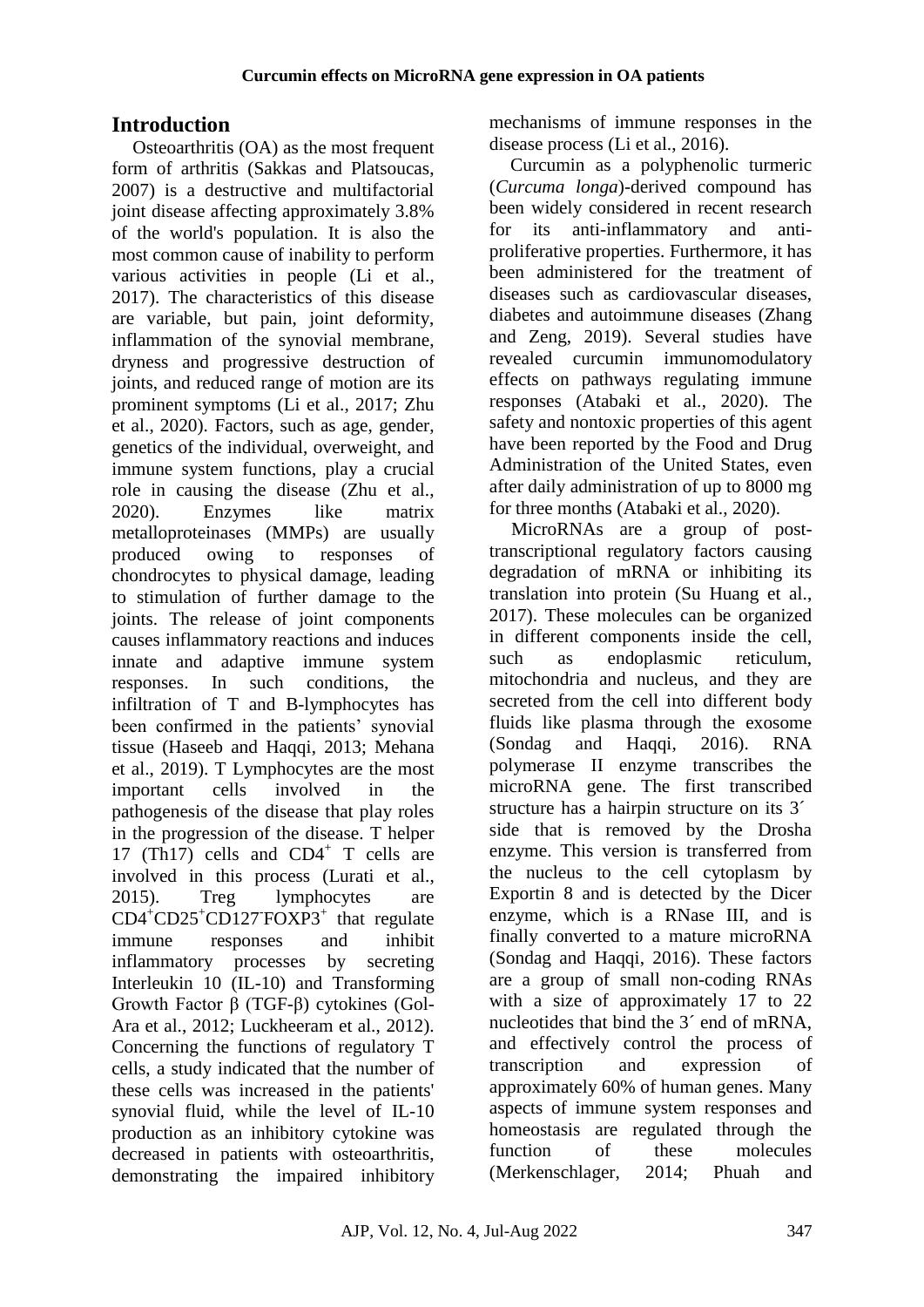Nagoor, 2014; Ma et al., 2015; Afshar et al., 2019). This study aimed to evaluate the properties of curcumin in a new nanomicelle formula on the expression of microRNAs involved in the immune system responses of patients with osteoarthritis.

### **Materials and Methods Study design and ethics**

We conducted our study as a double-blind randomized clinical trial in Mashhad, capital of Khorasan Razavi Province, Iran. The Iranian Registry of Clinical Trials (IRCT) approved our trial by the IRCT registry No. IRCT20151028024760N4. In addition, we registered our study in Clinicaltrials.gov (NCT03715140). The Ethics Committee of Mashhad University of Medical Sciences also approved the present study

#### (IR.MUMS.MEDICAL.REC.1397.118).

As a statement of ethical principles in medical investigation, all participants completed written consent forms according to the Declaration of Helsinki. This trial followed the CONSORT statement and Figure 1 explains it. For further details, please see our recently published article (Atabaki et al., 2020).

#### **The inclusion criteria**

Patients suffering from osteoarthritis with a pain period of more than 6 months in their knee, age of 40 to 55 years, grade II or III of osteoarthritis based on the Kellgren-Lawrence (K-L) index, no history of joint surgery, no long-term use of anti-inflammatory drugs, and no history of underlying diseases such as diabetes, osteonecrosis, gout, or kidney disorders, and with a body mass index (BMI) of less than 30, were enrolled to the trial.



Figure 1. Consort flow diagram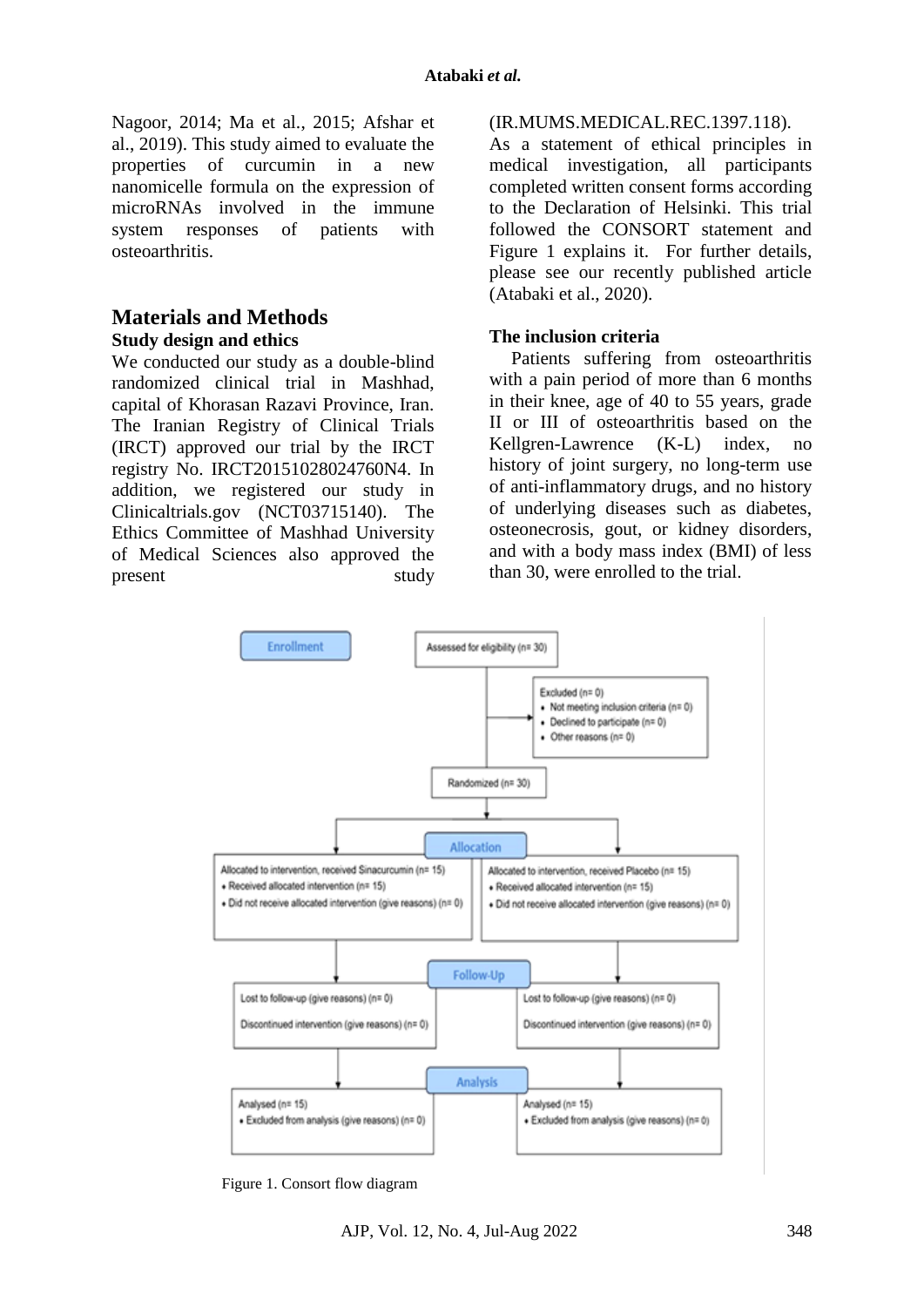### **Patient allocation and randomization**

The permuted block randomization method was used to randomly allocate the patients to each group of study, and an independent person arranged the randomization sequence through a computerized random sequence creator. A randomization sequence was allocated to each qualified participant in 1:1 ratio to consume either curcumin or placebo, and a drug with a resembling sequence was ordered. An independent individual, who managed SinaCurcumin® or placebo as per the assigned randomization sequence, performed the blinding of the patients and the physician.

#### **Preparation and administration of curcumin and placebo**

The nanomicelle form of curcumin named SinaCurcumin® , which contains 80 mg of the curcumin (IRC: 1228225765), is produced by Exir Nano Sina Corporation (Tehran, Iran). We purchased the drug and the placebo from this corporation. SinaCurcumin® 80 mg and placebo were administered to the intervention and the placebo group, respectively, both taking one capsule daily for a period of three months. Moreover, 50 mg sodium diclofenac in an anti-pain dosage was administered to all patients as a conventional therapy.

#### **Demographic and anthropometric data and visual analogue scale score of patients with knee OA**

In agreement with the standard method, the patients' height and weight were evaluated for all participants at the end of an overnight fasting. For each person, the Body Mass Index (BMI) was assessed by the weight (kg) divided by the height (m) squared. Based on age and gender, the patients were matched with each other in two different sets. To measure and

evaluate the patients' pain intensity and severity, the VAS index was used (0 for no pain to 10 for the maximum pain). Our latest published article presents the related data (Atabaki, Shariati-Sarabi et al. 2020).

## **Blood specimen preparation**

Before and after three months of conducting the study, 2 ml blood with EDTA was obtained from all 30 participants to assess the microRNA expression level.

### **Extraction of microRNA, synthesis of cDNA, and conducting SYBR Green Real-Time PCR (qRT-PCR)**

We utilized the SanPrep Column MicroRNA Miniprep Kit (Biobasic, Canada) according to the company's directions to extract microRNA from the whole blood samples. We measured the concentration and purity of microRNA and cDNA employing a NanoDrop Spectrophotometer (Thermo Fisher Scientific, USA). We also used the Bon-Mir RT Kit (Bonyakhteh, Tehran, Iran) to synthesize cDNA according to the manufacturer's instructions. Briefly, 5 μl of microRNA, 1 μl of rATP, 2μl of poly A polymerase buffer and 0.1 μl of poly A polymerase enzyme were added to a tube, and using DNAs, RNAs free water, total volume was increased to 20 μl. Poly A polymerization reaction was performed by  $37^{\circ}$ C incubation for 30 min and  $65^{\circ}$ C incubation for 20 min. Then, 10 μl of ploy adenylated microRNA, 1 μl of BON-RT adaptor primer and 2 μl of DNAs, RNAs free water were added to another tube and incubated at  $75^{\circ}$ C for 5 min. Finally, cDNA synthesis was performed by addition of 1 μl of RT enzyme, 2 μl of dNTP, and 4μl of RT buffer to the tube and by incubation at  $25^{\circ}$ C for 10 min, at  $42^{\circ}$ C for 60 min, and at  $70^{\circ}$ C for 10 min.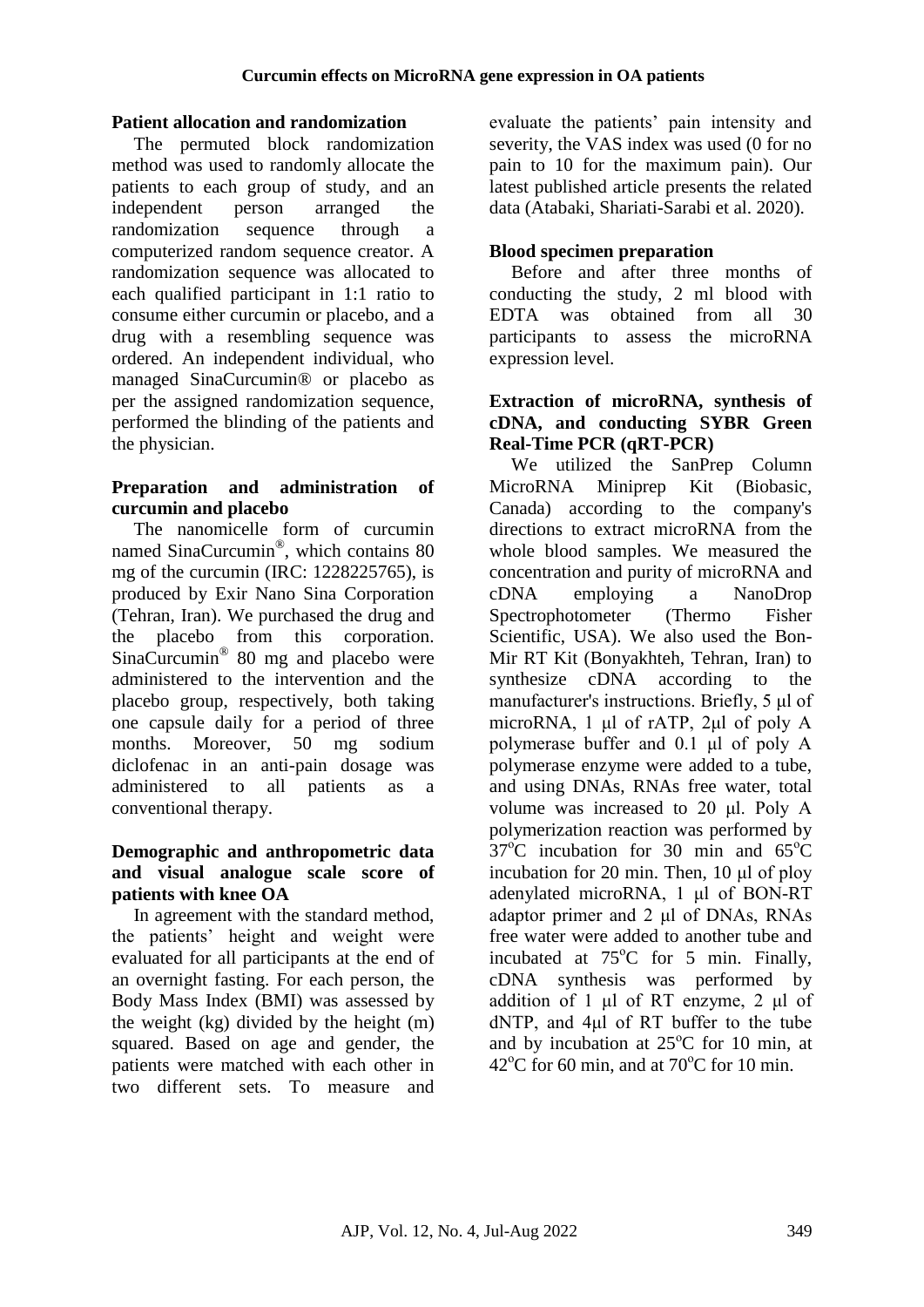| <b>MicroRNA</b>   | <b>NCBI-/miRBase-mature sequence</b> | Forward primer sequence $(5^{\prime} \rightarrow 3^{\prime})$ | Primer Length (bp) |
|-------------------|--------------------------------------|---------------------------------------------------------------|--------------------|
|                   | accession                            |                                                               |                    |
| $m$ i $R$ 146a-5p | <b>MIMAT0000449</b>                  | <b>GCTGAGAACTGAATTCCATG</b>                                   | 20                 |
| $mR155-5p$        | <b>MIMAT0000646</b>                  | GCTAATCGTGATAGGGGT                                            | 18                 |
| $mR138-5p$        | <b>MIMAT0000430</b>                  | GCTGGTGTTGTGAATCAGG                                           | 19                 |
| $mR16-5p$         | MIMAT0000069                         | GGCATAGCAGCACGTAAAT                                           | 19                 |
| SNORD47           | X96647                               | <b>ATCACTGTAAAACCGTTC</b>                                     | 18                 |

Table 1. Sequences for forward primers of targeted microRNAs and *SNORD47* (the housekeeping gene)

We purchased the specific forward primers for each targeted microRNA and the universal reverse primer from the Stem Cell Technology Research Center (Bonyakhteh, Tehran, Iran). Table 1 displays the sequences of the forward primers of targeted microRNAs and Small Nucleolar RNA, C/D Box 47 (*SNORD47*) used as the housekeeping gene.

We performed the SYBR Green Real-Time PCR (RT-PCR) reaction employing the Rotor Gene 6000 device (Qiagen, USA) to evaluate the expression of microRNAs. *SNORD47* was recruited as an internal control gene. We performed all reactions in duplicate and used the  $2^{\triangle\Delta\text{CT}}$ method to analyze the gene expression. In a 10 μl total volume reaction, 5 μl SYBR Green Mastermix, 0.5 μl of specific forward primer, and universal reverse primer (10 pmol/ $\mu$ l), and 4  $\mu$ l cDNA were considered. SYBR Green Real-time PCR cycling conditions for all microRNAs were 95°C for 10 min followed by 40 cycles of 10 sec at 95°C, 30 sec at 60°C, and 20 sec at 72°C.

#### **Statistical analysis**

After collecting the relevant data, we entered the data into the SPSS statistics version 21 software. We used the Kolmogorov-Smirnov test to check the data normality. We applied the t-test for normal data, and used the unpaired t-test to check if the data were non-normal. Finally, a p-value less than 0.05 was considered significant.

## **Results**

#### **Expression level of microRNA genes**

Three months after conducting the study, the Mir-146 gene expression level in the group of curcumin-receiving patients indicated an insignificant decrease  $(p=0.96)$ . The expression level of this gene in placebo-receiving patients also exhibited an insignificant reduction (p=0.41). The Mir-138 gene expression level showed a significant decrease in the curcumin-receiving patients  $(p=0.024)$ , but an insignificant decrease in placeboreceiving patients ( $p=0.13$ ). The Mir-155 gene expression level indicated a significant decrease in the curcuminreceiving patients  $(p=0.002)$ , but an insignificant decrease in placebo-receiving patients  $(p=0.13)$ . The Mir-16 gene expression level showed a significant decrease in the curcumin-receiving patients (p=0.0001), and an insignificant decrease in placebo-receiving patients  $(p=0.48)$ . Figure 2 present the data related to the expression level alteration of four targeted genes in this trial.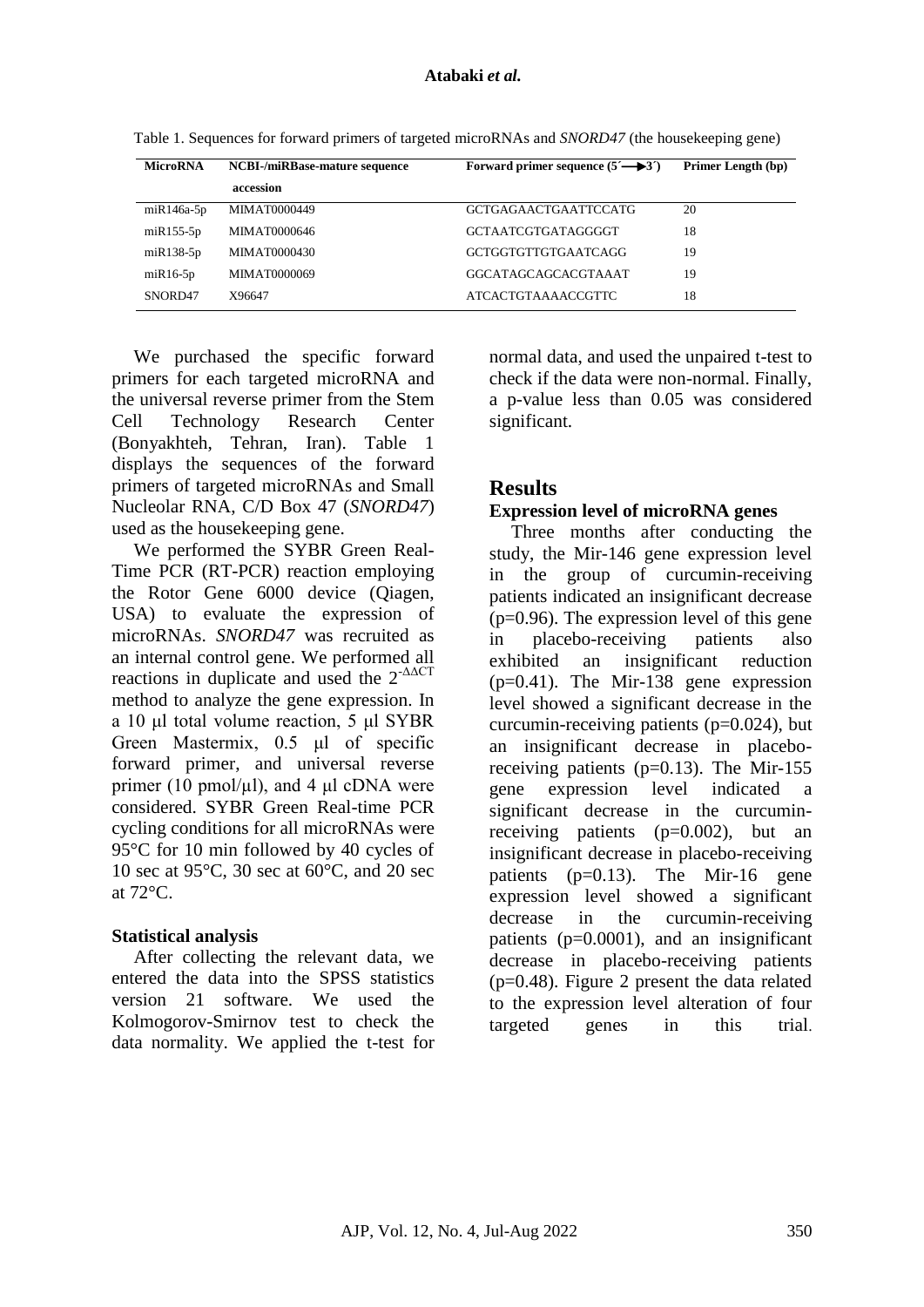

Figure 2. Expression level of targeted microRNA  $(2^{\wedge}$ - $\Delta$  $\Delta$ CT) before and after the intervention.

# **Discussion**

#### **Clinical and para clinical criteria**

In our present study, in the Sinacurcumin® group and placebo group, a significant decline and a non-significant rise were detected in the VAS score, respectively. Data presented in a review article showed that in OA patients, curcumin affected the pain and quality of life considerably (Onakpoya et al., 2017). It was indicated that curcumin had similar performance to sodium diclofenac on the VAS score in OA patients (Shep et al., 2019). It has been demonstrated that a combination of curcumin and sodium diclofenac significantly improves the intensity of pain in OA patients (Shep et al., 2019). The results of a trial revealed that the knee VAS score in OA participants was decreased in the curcumin

group after an eight-week period of curcumin prescription (Nakagawa et al., 2014). Our study results are compatible with those described in the cited studies. In addition, the data of a study on rheumatoid arthritis patients under curcumin treatment revealed that the VAS score was significantly decreased after three months of their treatment (Amalraj et al., 2017); the results of this study were similar to ours.

The ESR and CRP level are associated with the OA progress and its clinical characteristics (Hanada et al., 2016). The CRP level was significantly decreased in our trial in the intervention group, but the ESR level in the intervention group exhibited insignificant changes at the end of our current study. A 6-week followup period of one study, demonstrated a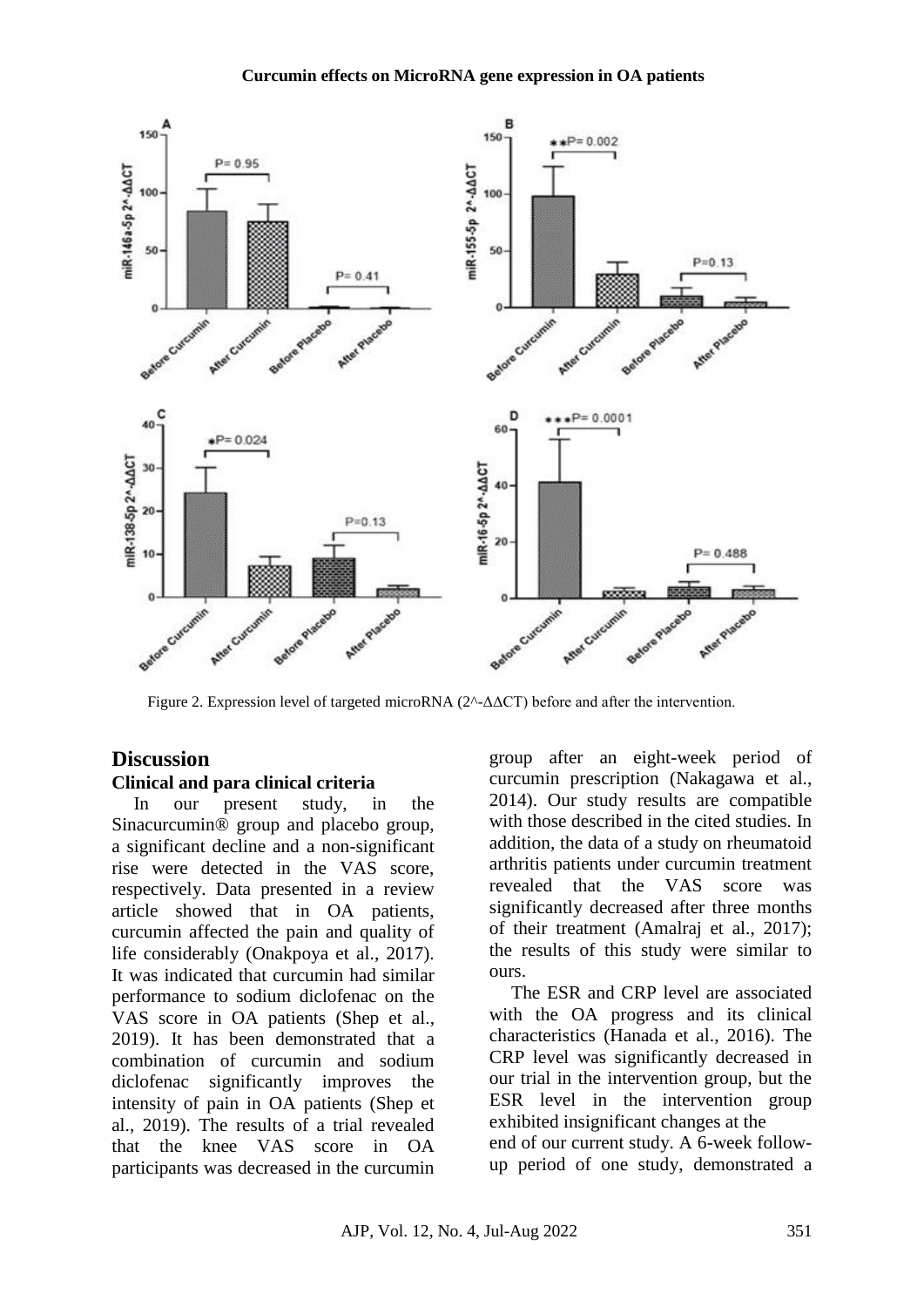significant reduction in the CRP level and an insignificant alteration in the ESR level after curcumin administration (Rahimnia et al., 2015). Panahi et al. reported that curcumin reduced the CRP concentration in OA patients (Panahi et al., 2015). In line with our current trial, Belcaro et al. described that the CRP level of OA patients was significantly declined owing to prescription of curcumin (Belcaro et al., 2010).

## **SYBR Green Real-Time PCR (qRT-PCR)**

Jumonii and AT-rich interaction domain containing 2 (*Jurid2*) gene is a member of the Jumonji family that works due to altering the chromatin by removing the methyl group from the lysine bases and by inducing the gene expression. This gene is an important target for microRNA-155. Jurid2 is related to the polycombrepressive complex 2 (PRC2) factor that is expressed in embryonic stem cells (ESC) and plays its role in the differentiation of these cells into T-helper (Th) cells. Furthermore, Jurid2 plays its controlling role in the production and secretion of cytokines, such as IL-9, IL-22, and IL-10, which are essential elements in the differentiation of Th17 cells. MicroRNA-155 plays its role by controlling Jurid2 performance in differentiation of Th17 cells and secretion of cytokines from these cells (Merkenschlager, 2014).

Activation of microRNA-155 can induce B lymphocytes and antigen presenting cells (APCs) functions and control the functions of Th and Treg cells (Merkenschlager, 2014). Inhibition of this regulatory agent can control production of inflammatory cytokines and activities of various cells involved in the inflammatory process, and lead to inhibition of inflammation (Zhang et al., 2017).

MicroRNA-146 is an important microRNA expressed in the cartilage of patients with osteoarthritis, and is related to the pain score in these patients. At the early stages of joint destruction, IL-1

increases the expression of this microRNA that plays a key role in inhibiting catabolic elements due to the interleukin-1 receptorassociated kinase 1 (IRAK1) as well as the tumor necrosis factor receptor associated factor 6 (TRAF6). On the contrary, the expression of this microRNA decreases at the late stages of the joint destruction phase and it is associated with the progressive joint destruction (Kopanska et al., 2017). MicroRNA-146 inhibits inflammatory processes and reduces inflammation by blocking the messaging pathways associated with TRAF6, IRAK1, interferon regulatory factor (IRF) 3, and IRF5 (Testa et al., 2017; Chen et al., 2018).

One important pathway associated with inflammation is the NFkB-mediated signaling pathway, which is inhibited by microRNA-146 (Hsu et al., 2017). It has been found that the expression of inflammatory cytokines such as IL-17, and RAR-related orphan receptor gamma t (RORγt) transcription factor, increases in the absence of this microRNA (Li et al., 2017). Moreover, studies have found that stimulation of microRNA-146 expression decreases the response of chondrocytes to TGF-β cytokine, and increases apoptosis in these cells (Nugent, 2016). It can be concluded that the important factor that effectively determines the activities and function of a microRNA is the microenvironment around it that partially justifies its different behavior.

MicroRNA-16 is an effective molecule in the induction of inflammatory reactions. It has a high expression level in inflammatory conditions and its expression is directly associated with the expression of the RORγt transcription factor. MicroRNA-16 stimulates the RORγt transcription factor and increases the Th-17 cell differentiation by increasing the expression of TNF-α. Furthermore, it decreases the expression of the forkhead box P3 (FOXP3) transcription factor and the Treg cell differentiation (Wu et al., 2016). However, the findings have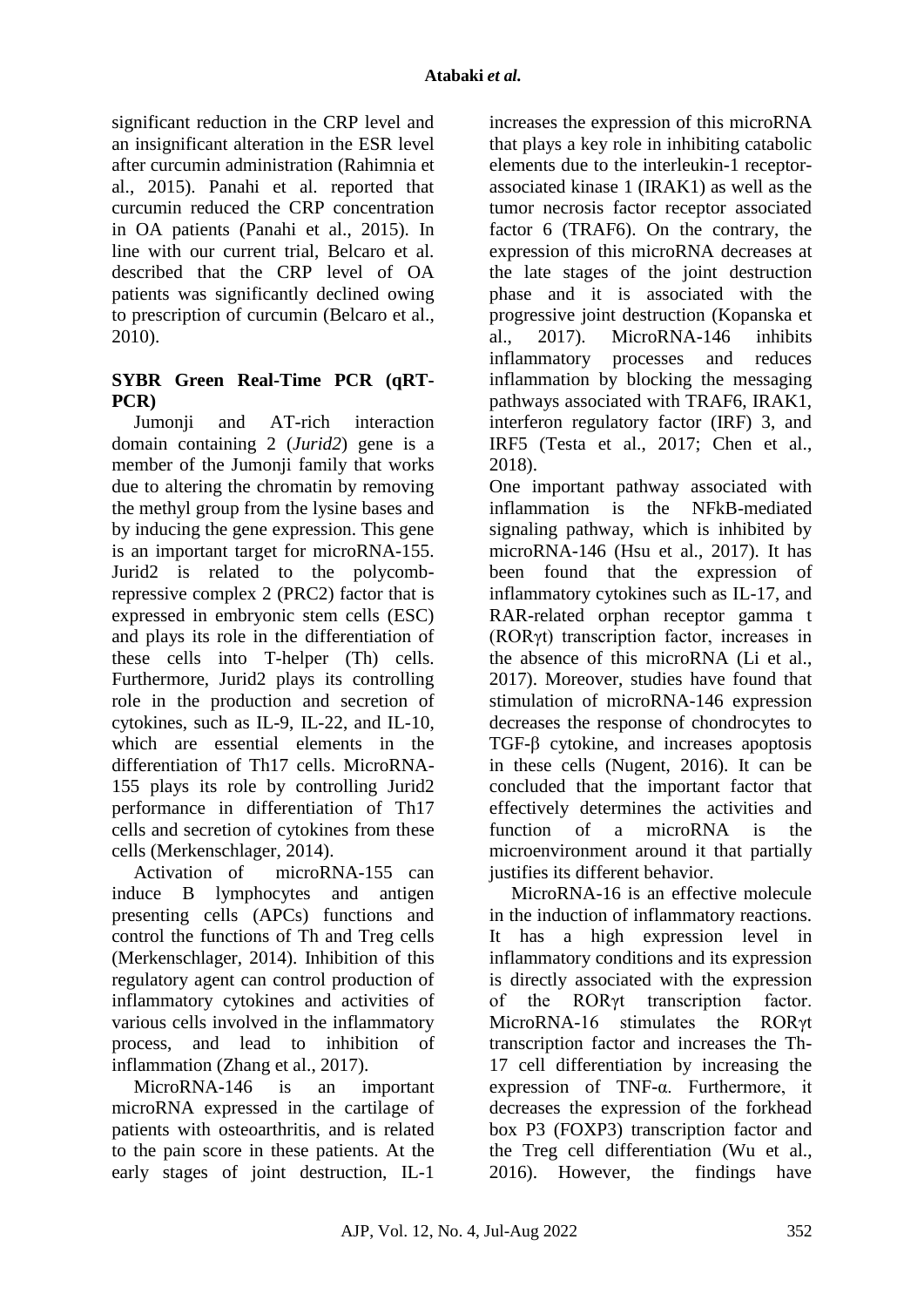indicated that the expression of this microRNA increases in the cartilage of patients with osteoarthritis. TGF-B cytokine plays a role in the proliferation of chondrocyte cells and sends its message to the cell by SMAD3; therefore, it causes the proliferation of cartilage cells. The expression of SMAD3 decreases in patients with osteoarthritis owing to the inhibitory action of microRNA-16, thereby inhibiting the cell proliferation, increasing the expression of ADAMTS and metalloproteinase enzymes, and decreasing the expression of various components of the cellular matrix, such as collagen type II and Agricane. Thus, the disease conditions lead to a further destruction of cartilage (Li et al., 2015; Panagopoulos and Lambrou, 2018).

MicroRNA-138 is an important regulatory factor connected with the process of apoptosis, cell differentiation, and induction of stem cell differentiation. This factor reduces the expression of important components associated with the extracellular matrix of cartilage by inhibiting two molecules, Sp-1 transcription factor, and Hypoxia-inducible factor (HIF) 2α. Owing to this function, inhibition of microRNA-138 can lead to the gene expression of the extracellular matrix components of cartilage, maintain the cartilage homeostasis, and have a therapeutic function in patients with OA (Seidl et al., 2016). It has been found that the expression of microRNA-138 increases in patients with osteoarthritis; therefore, the interaction between this microRNA with the IL-1<sup>β</sup> gene destroys the extracellular matrix of cartilage in OA patients. Moreover, microRNA-138 regulates the gene expression of FOXC1, and increases the matrix degradation, along with the function of IL-1β (Kopanska et al., 2017).

It has been discovered that microRNA-155 plays a crucial role in controlling the antibody isotype switching by regulating the activation-induced cytidine deaminase (AID) enzyme function. This microRNA is necessary in the response of B lymphocytes to thymus-dependent and thymus-independent antigens; and the B lymphocyte count decreases in germinal centers in cases with lower expression of microRNA-155. On the contrary, when the expression of microRNA-155 increases, the B lymphocyte count increases in germinal centers, thereby increasing the level of antibody production. In addition, B lymphocytes with defective microRNA-155 functions are unable to perform antibody isotype switching and produce high-affinity IgG1 antibody (Zheng et al., 2018).

MicroRNA-146 plays an essential function in the process of B lymphocytes differentiation in the marginal zone of the spleen, and it has been found that the defect in the performance or lack of this microRNA reduces the production of B cells (King et al., 2016).

According to the results of the present study, curcumin decreases the expression of microRNAs-155 and 146, and it can be concluded that this component regulates the B lymphocyte functions in patients with OA, thereby reducing the patients' clinical symptoms.

In our present trial, the expression level of microRNA-138, 155, and 16 was significantly decreased in curcuminreceiving patients after a three-month period. The expression of microRNA-146 exhibited a non-statistically significant decrease in this group. In the placebo group, the expression level of all four microRNAs was decreased insignificantly.

Ma et al. assessed the function of curcumin in rats stimulated with lipopolysaccharide (LPS) by intraperitoneal injections. Their results indicated that curcumin decreased the expression of microRNA-155, and controlled the inflammatory conditions by inhibiting the signaling pathway of PI3K-AKT in macrophages (Ma et al., 2017).

It has been reported that microRNA-16 decreases the expression of anti-apoptotic BCL-2 protein and stimulates apoptosis in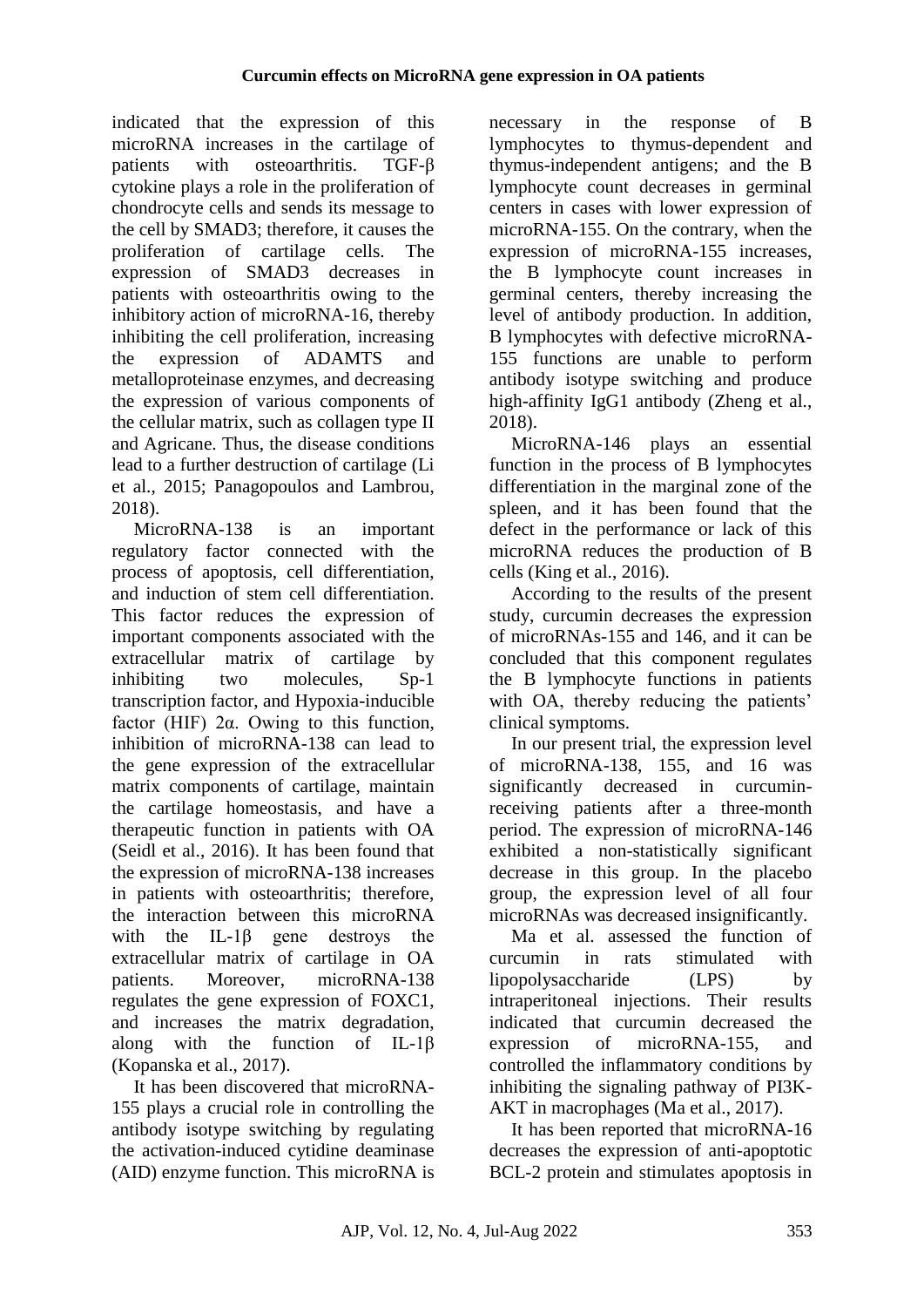eukaryotic cells. Curcumin decreases the expression of BCL-2 by increasing the expression of microRNA-16, thereby inhibiting cellular apoptosis (Momtazi et al., 2016).

The effects of curcumin on the expression of microRNA have been evaluated in different diseases. Studies investigating the effect of curcumin on thymus carcinoma cells indicate that the survival of these cells, their migration, and their invasion decreased due to the inhibitory effect of curcumin on the expression of microRNA-27a (Han et al., 2020). Curcumin can decline the expression of the matrix metalloproteinase (MMP) 9 enzyme by activating and increasing the expression of microRNA-365 and as a result, bone destruction was reduced in rats (Li et al., 2015).

Given that most studies examining curcumin properties on different microRNAs had focused on cell lines and cancer, we had no sufficient references to compare the results of our study on the function of curcumin on the expression of microRNAs to them. Based on the results of various studies investigating the functions of microRNAs, the study of these regulatory molecules in patients can be highly helpful as an index to measure disease activities and to investigate disease progression or control. These factors are good guidelines to adopt a treatment strategy for OA patients' symptoms.

The results of this trial present confirmatory records of the significant immunomodulatory properties of the nanomicelle form of curcumin on T lymphocytes and B lymphocytes in OA patients owing to its effects on the function of microRNAs. Daily administration of 80 mg curcumin can considerably decrease pain and inflammation in OA patients and ameliorate the activity and severity of the disease possibly due to its regulatory properties on microRNAs. Recent studies have demonstrated that curcumin has no side effects (Atabaki et al., 2020); thus, it is recommended as a possible alternate

herbal treatment with appropriate anti-pain and anti-inflammatory properties in patients suffering from OA.

## **Acknowledgment**

Authors acknowledge all OA contributors because of their participation in the present study.

### **Conflicts of interest**

The authors have declared that there is no conflict of interest.

## **References**

- Afshar S, Warden E, Manochehri H, Saidijam M. 2019. Application of artificial neural network in miRNA biomarker selection and precise diagnosis of colorectal cancer. Iran Biomed J, 23: 175-183.
- Amalraj A, Varma K, Jacob J, Divya C, Kunnumakkara A, Stohs S ,Gopi S. 2017. A novel highly bioavailable curcumin formulation improves symptoms and diagnostic indicators in rheumatoid arthritis patients: A randomized, double-blind, placebo-controlled, two-dose, three-arm, and parallel-group study. J Med Food, 20: 1022-1030.
- Atabaki M, Shariati-Sarabi Z, Tavakkol-Afshari J, Mohammadi M. 2020. Significant immunomodulatory properties of curcumin in patients with osteoarthritis; a successful clinical trial in Iran. Int Immunopharmacol, 85: 106607.
- Belcaro G, Cesarone M, Dugall M, Pellegrini L, Ledda A, Grossi M, Togni S, Appendino G. 2010. Product-evaluation registry of Meriva(R), a curcuminphosphatidylcholine complex, for the complementary management of osteoarthritis. Panminerva Med, 52: 55-62.
- Chen C, Zhou Y, Wang J, Yan Y, Peng L, Qiu W. 2018. Dysregulated microRNA involvement in multiple sclerosis by induction of T helper 17 cell differentiation. Front Immunol, 9: 1256.
- Gol-Ara M, Jadidi-Niaragh F, Sadria R, Azizi G, Mirshafiey A. 2012. The role of different subsets of regulatory T cells in immunopathogenesis of rheumatoid arthritis. Arthritis, 2012: 805875.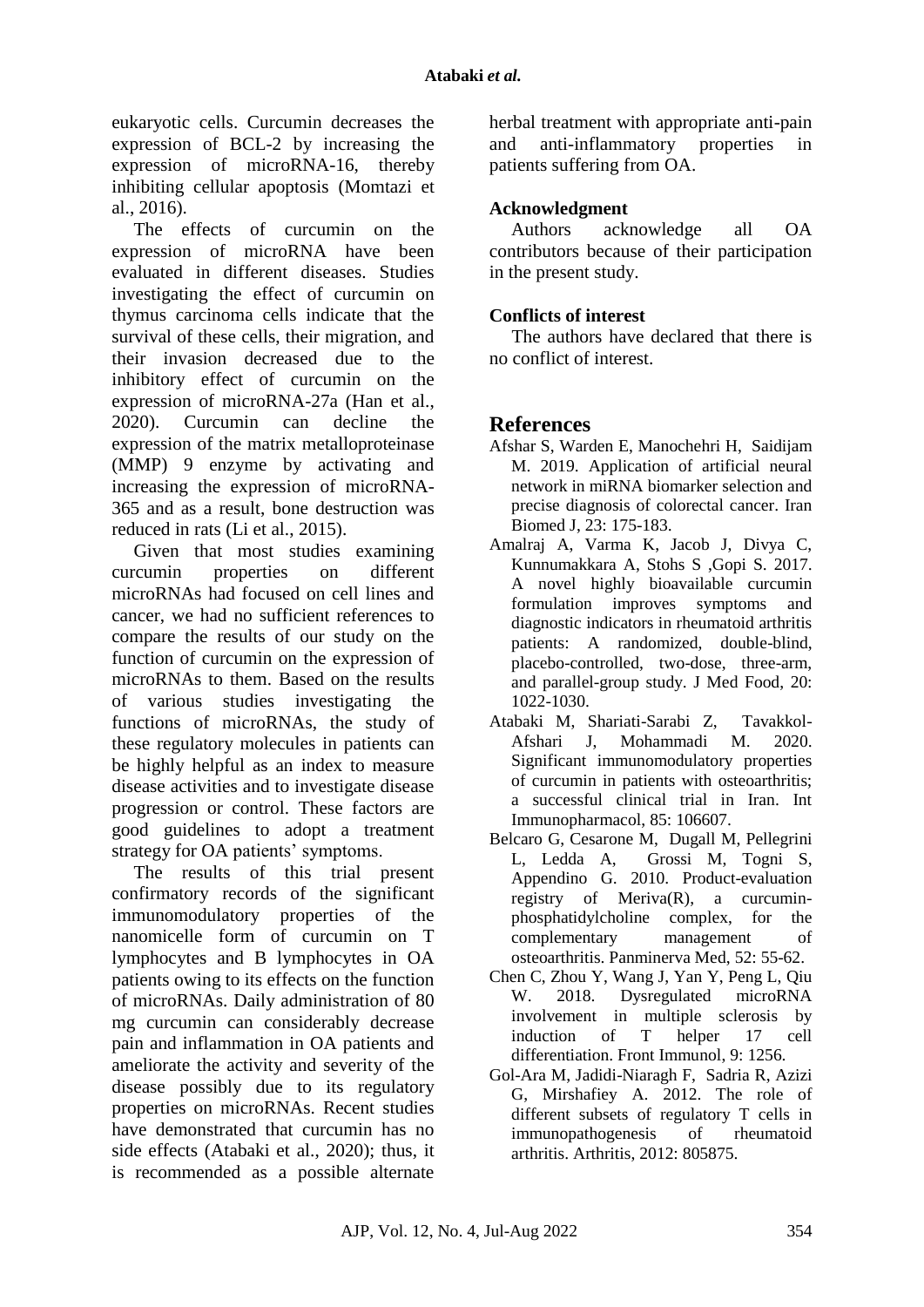- Han Z, Zhang J, Zhang K, Zhao Y. 2020. Curcumin inhibits cell viability, migration, and invasion of thymic carcinoma cells via downregulation of microRNA-27a. Phytother Res, 34: 1629-1637.
- Hanada M, Takahashi M, Furuhashi H, Koyama H, Matsuyama Y. 2016. Elevated erythrocyte sedimentation rate and highsensitivity C-reactive protein in osteoarthritis of the knee: relationship with clinical findings and radiographic severity. Ann Clin Biochem, 53: 548-553.
- Haseeb A, Haqqi T. 2013. Immunopathogenesis of osteoarthritis. Clin Immunol, 146: 185-196.
- Hsu Y, Chang S, Lin Y, Yang. 2017. MicroRNA-146a alleviates experimental autoimmune anterior uveitis in the eyes of Lewis rats. Mediators Inflamm, 2017: 9601349.
- King J, Ung N, Paing M, Contreras J, Alberti M, Fernando T, Zhang K, Pellegrini M, Rao D. 2016. Regulation of marginal zone B-cell differentiation by microRNA-146a. Front Immunol, **7**: 670.
- Kopanska M, Szala D, Czech J, Gablo N, Gargasz K, Trzeciak M, Zawlik I, Snela S. 2017. MiRNA expression in the cartilage of patients with osteoarthritis. J Orthop Surg Res, 12: 51.
- Li B, Wang X, Choi I, Wang Y, Liu S, Pham A, Moon H, Smith D, Rao D, Boldin M, Yang L. 2017. miR-146a modulates autoreactive Th17 cell differentiation and regulates organ-specific autoimmunity. J Clin Invest, 127: 3702-3716.
- Li G, Bu J, Zhu Y, Xiao X, Liang Z, Zhang R 2015. Curcumin improves bone microarchitecture in glucocorticoid-induced secondary osteoporosis mice through the activation of microRNA-365 via regulating MMP-9. Int J Clin Exp Pathol, 8: 15684- 15695.
- Li L, Jia J, Liu X, Yang S, Ye S, Yang W, Zhang Y. 2015. MicroRNA-16-5p Controls Development of Osteoarthritis by Targeting SMAD3 in Chondrocytes. Curr Pharm Des, 21: 5160-5167.
- Li S, Wan J, Anderson W, Sun H, Zhang H, Peng X, Yu Z, Wang T, Yan X, Smith W. 2016. Downregulation of IL-10 secretion by Treg cells in osteoarthritis is associated with a reduction in Tim-3 expression. Biomed Pharmacother, 79: 159-165.
- Li Y, Luo W, Zhu S, Lei G. 2017. T cells in osteoarthritis: Alterations and beyond. Front Immunol, 8: 356.
- Luckheeram R, Zhou R, Verma A, Xia B. 2012. CD4(+)T cells: differentiation and functions. Clin Dev Immunol, 2012: 925135.
- Lurati A, Laria A, Gatti A, Brando B, Scarpellini M. 2015. Different T cells' distribution and activation degree of Th17 CD4+ cells in peripheral blood in patients with osteoarthritis, rheumatoid arthritis, and healthy donors: preliminary results of the MAGENTA CLICAO study. Open Access Rheumatol, **7**: 63-68.
- Ma F, Liu F, Ding L, You M, Yue H, Zhou Y, Hou Y. 2017. Anti-inflammatory effects of curcumin are associated with down regulating microRNA-155 in LPS-treated macrophages and mice. Pharm Biol, 55: 1263-1273.
- Ma L, Xue H, Wang F, Shu C, Zhang. 2015. MicroRNA-155 may be involved in the pathogenesis of atopic dermatitis by modulating the differentiation and function of T helper type 17 (Th17) cells. Clin Exp Immunol, 181: 142-149.
- Mehana E, Khafaga A, El-Blehi S. 2019. The role of matrix metalloproteinases in osteoarthritis pathogenesis: An updated review. Life Sci, 234: 116786.
- Merkenschlager M. 2014. Jarid2 links MicroRNA and chromatin in Th17 cells. Immunity, 40: 855-856.
- Momtazi A, Shahabipour F, Khatibi S, Johnston T, Pirro M, Sahebkar A. 2016. Curcumin as a microRNA regulator in cancer: A review. Rev Physiol Biochem Pharmacol, 171: 1-38.
- Nakagawa Y, Mukai S, Yamada S, Matsuoka M, Tarumi E, Hashimoto T, Tamura C, Imaizumi A, Nishihira J, Nakamura T. 2014. Short-term effects of highlybioavailable curcumin for treating knee osteoarthritis: a randomized, double-blind, placebo-controlled prospective study. J Orthop Sci, 19: 933-939.
- Nugent M. 2016. MicroRNAs: exploring new horizons in osteoarthritis. Osteoarthritis Cartilage, 24: 573-580.
- Onakpoya I, Spencer E, Perera R, Heneghan C. 2017. Effectiveness of curcuminoids in the treatment of knee osteoarthritis: a systematic review and meta-analysis of